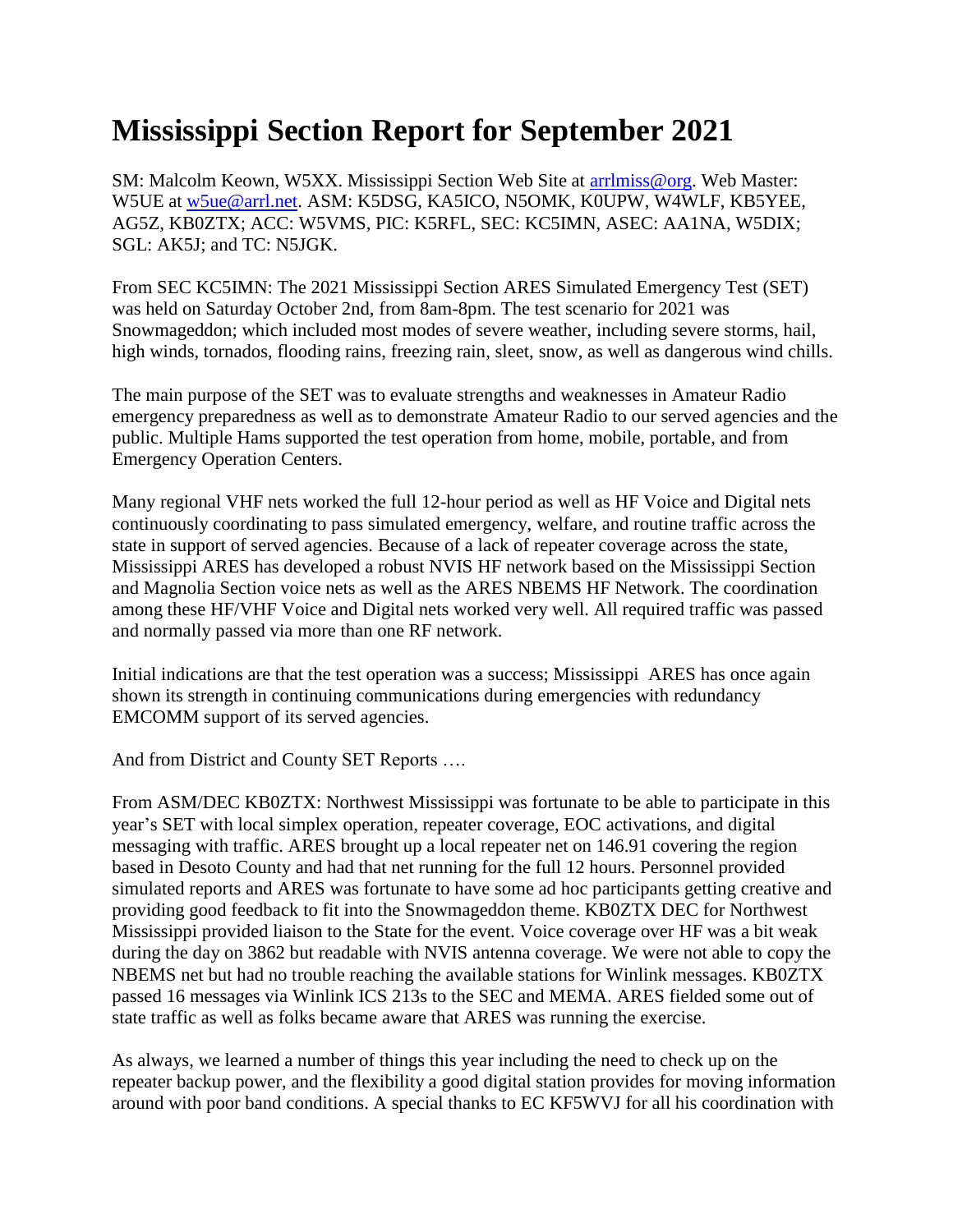our very active Desoto County ARES/ RACES group and KC5BNM, a recently licensed Ham in Marshall County, for his enthusiasm and creative ad hoc reporting during the event.

From ASM K0UPW: Snow-Madeggen snowed together very well for the Central Mississippi ARA/Central Mississippi ARES. Digital, Winlink, SSB, and FM were used to send and receive message traffic on HF/VHF frequencies. The new HF/VHF ham station at K5RKN (Rankin County EOC) worked very well….until it was shut down to simulate an outage. Net control was then transferred to other stations that took over for the rest of SET. Skywarn messages were received on the 146.940 repeater and relayed to the K5RKN/Rankin EOC and rebroadcast on the ARES 145.390 repeater…until the 146.940 lost power. At that time Skywarn reports were received on the 147.390 repeater which had emergency power. Final SET figures aren't available yet but should be good! Ham Radio came through again for Central Mississippi!

From Southeast Mississippi DEC KF7DLW: This year unfortunately we had a lot of members unavailable do to being out of town, but the members who did participate were there in full force willing to exchange traffic in all modes. KC3HLT, new EC for Lamar County, was a champ and ran the VHF net for the whole event, also checking into the phone and digital nets. All members that checked in stayed the whole duration. ARES held some local simplex nets on VHF and exchanged ICS 213 messages periodically. AD5TJ was liaison from the vhf net to the digital nets. Myself KF7DLW operated the first half of the SET in the field. I ran a homebrew end fed antenna about 20 ft off the ground, and all radios were running off battery power.

From Desoto County EC KF5WVJ: I activated the Desoto County EOC with myself and KF5KVL. We had KB0ZTX as digital liaison to Northwest Mississippi and the State. I had divided the day into 2 hour shifts after my shift at 11am, I had KI5HWA, then KC5RDP, and then W5TOD and KF5MMR taking over as NCS throughout the day with KF5KVL as team lead in the EOC. I also had Andy AG5FG as an offsite NCS that we moved the local Net to a couple times during the day. ARES were able to maintain the Net for the full 12 hours.

ARES fielded 14 ICS 213 messages and relays from different Northwest Mississippi counties throughout the day and forwarded these to Ken KB0ZTX to be sent digitally to the state. This year's SET having the script was much more effective at keeping operators engaged through the day. I heard comments to the effect of this being the best SET in the last several years. We even had a new Ham KC5BNM putting together simulated weather updates and status updates from his QTH in Marshall County to send to the State.

Things ARES took away from this SET, we learned how to execute and send ICS 213 traffic to another station via voice in a more efficient manner. We saw the need to check repeater status as far as backup power and have a backup plan when the repeater goes down, and we learned the importance of thinking ahead and anticipating what would be our next move depending on what could happen. Myself as Desoto County EC learned that I can depend on my group of members to come through in an emergency and run things if I am not always there with them as I was not able to participate the full 12 hours. I would like to thank KC5IMN and his group for putting the script together as well as all the Northwest Mississippi Hams that participated and my crew KF5KVL, AG5FG, KI5HWA, KC5RDP, K5DKR, W5TOD, KF5MMR, KC5BNM for playing along, as well as the KF5OIM and KB0ZTX digital liaison stations.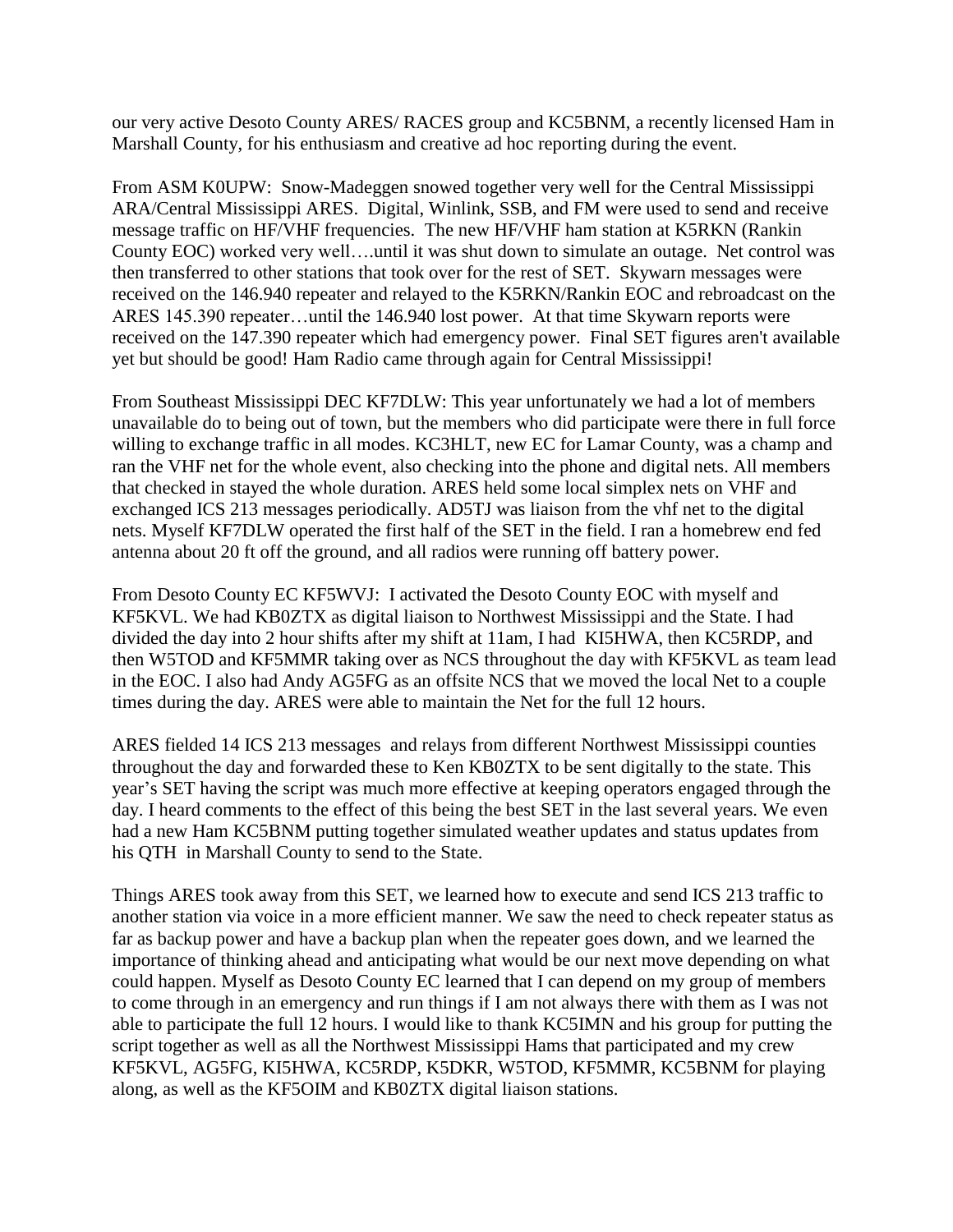VARC PIO W5VMS reports that members of the Vicksburg ARC provided communications support for the eleventh annual Bricks and Spokes bicycle event on Saturday, October 2, 2021. The event, sponsored by the Vicksburg Main Street Program, made a comeback this year after COVID restrictions cancelled the event in 2020. The overcast skies, at times punctuated with light rain, did not stop some 200 cyclists from riding throughout the Vicksburg area and into rural Louisiana. A highlight of the event was the ride across the Mississippi River over the old Highway 80 bridge, which is normally closed to all traffic. There were a series of routes ranging from 10-miles to 62-miles, including 30- and 45-mile gravel routes and a new 23-mile route to the Southern Heritage Air Museum in Tallulah, Louisiana. Participating club members were KI5NIY, KG5ZCY, KC5GHU, KK5ED, KI5RMN, KG5OVR, KG5YEE, K5VXV, W5SFL, N5JGK, W5VMS, and K5IMT.

… and more info from W5VMS: At one time the old Highway 80 Mississippi River Bridge was a vital link between Mississippi and Louisiana, carrying both rail and vehicle traffic. Eventually eclipsed by the new Vicksburg Bridge and Interstate 20, the old cantilever bridge closed to all vehicles and pedestrians in 1998 (it is still used actively by the Kansas City Southern Railroad). However, on certain days, the bridge opens to special events, allowing runners, walkers, and cyclists a rare opportunity to cross some 116 feet (35 meters) above the Mississippi River. The thirty-third Over the River Run, which took place on Saturday, October 9th, is one such event.

Members of the Vicksburg ARC provided communications support for the event, which is sponsored by the Southern Cultural Heritage Foundation. The near-perfect fall weather saw over 300 runners and walkers traverse the five-mile path from the Mississippi Welcome Center in Vicksburg, across the river into Delta, Louisiana, and back. The bridge itself constitutes about three and one-quarter miles of the trek.

Club members were stationed at locations along the path, providing guidance and assistance as needed. Equipped with 2M handhelds, club members KG5OVR, KD5DHR, W5VMS, KC5QCN, and KI5OFV walked or ran the course, and provided on-the-spot updates. Club members KG5YEE, N5JGK, N5KWT, W5WAF, K5VXV, W5SFL, K5IMT, KC5GHU, and WM5A were positioned at locations along the course, assisting with communications control.

And from EC Reports from around the state:

KF5IAY reports from Carroll County: In one session ARES assisted law enforcement with search and communications for a missing person who was found safe. In another event ARES set up a table at the homecoming day in our town for display for education on Ham Radio. ARES also has a new licensed operator in the county which is always good.

AD7KF reports from Franklin County: Coordinating with section DEC N5ZNT. Training was reviewing equipment during Ida and aftermath, no radio operations. One community event was postponed because of Ida, the Mississippi Tour for a Cure bicycle race from Hammond to McComb.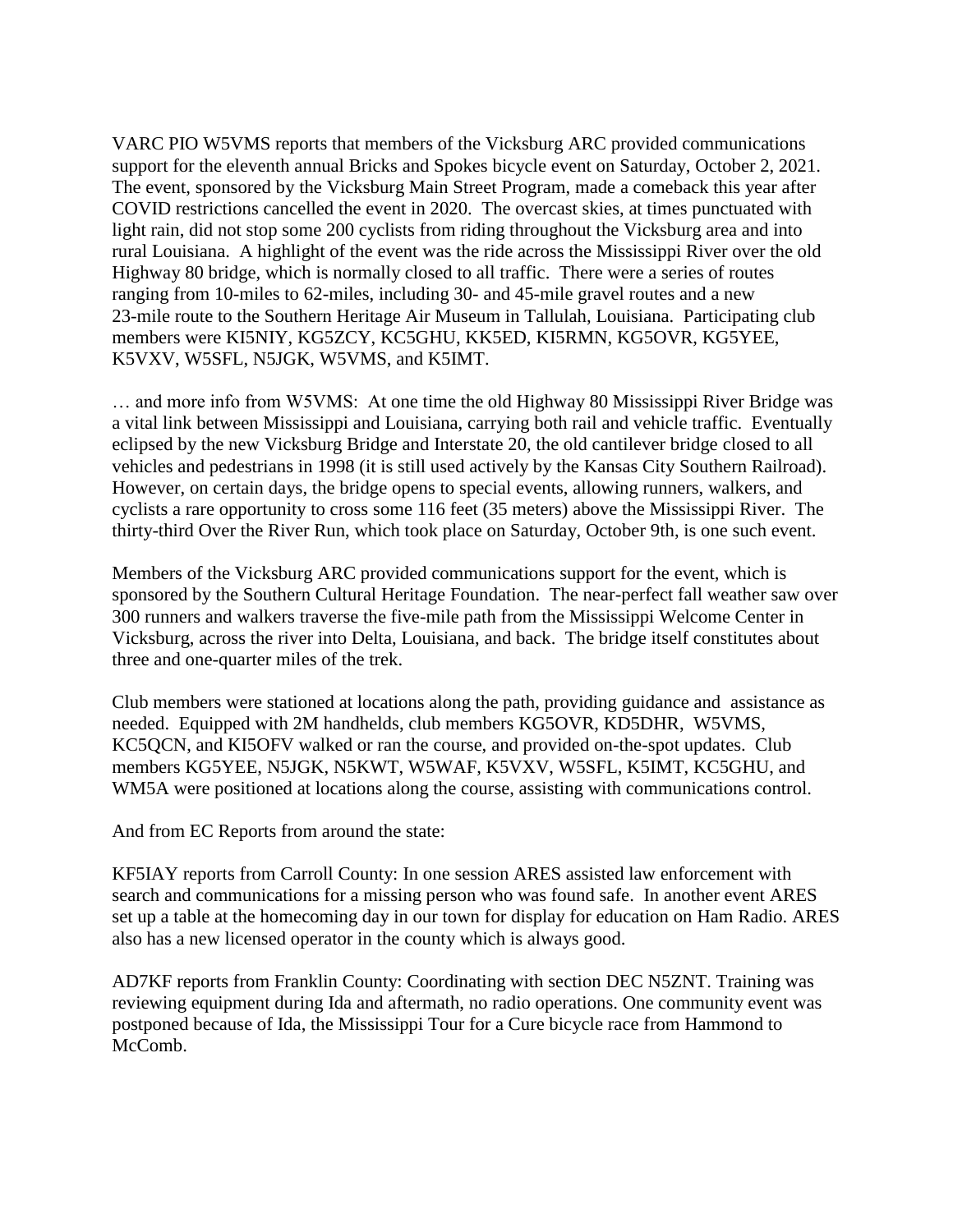KD5SZJ reports from Lauderdale County; Valuable things were discovered this past SET weekend. I found that I need to have a spare coax connection in the event my station incurs the same issues as it did this last weekend. I spent the day trying to figure out why my HF was not working. I'm still having issues, but I now can get back on some bands. I believe I had a lightning strike take out some of my coax and possibly a tuner. On another note the Meridian ARC had a good club meeting. We have started having a short training session after the meeting, so maybe this will help educate new Hams and also boost attendance.

Attached for your information below is the current status (updated from last month) of known upcoming Ham events in and around Mississippi:

- 7290 Message Traffic Handling Class, November 3 and 6. Sessions at 9:30 and 12:00
- Jackson County Hamfest, November 12-13. POC [kj4njt@arrl.net](mailto:kj4njt@arrl.net)
- Capital City Hamfest, January 28 -29, TradeMart, Jackson. POC: AK5J
- 2022 Mississippi QSO Party, April 2-3, POC: W5XX

Anybody have additional information? Thanks to all who helped pull this information together. This list will be updated in future Section Reports.

And congratulations to the following who upgraded in September: KI5CMZ, John - Ocean Springs; KI5HMZ, Tyler – Oxford; KG5LRE, Joseph – Pontotoc; KI5QGF, Jonah – Saucier; KI5QPW, Kenneth – Oxford; KI5RKA, Drew – Oxford: and KG5VPF, James – New Albany.

Also, congratulations to Panola County EC K5ATA who is now the ARRL Lifelong Learning Instructional Designer.

And last but not least, congratulations to Brian, W5SSJ. During the last Central Mississippi ARA Meeting Vice President WM5A asked Brian, the CMSARA VE Liaison, to come forward. VP Mike said that Brian had been able to keep the VE testing going during Covid except for one month when he was exposed. Mike also said CMARA was the only club in Central Mississippi to keep testing going. Mike then presented Brian with a trophy of a microphone with the engraving " For Distinguished Volunteer Examiner Testing Throughout COVID-19 Pandemic". Then ASM K0UPW, presented Brian with a 2021 ARRL Handbook.

Welcome to the following new Hams in Mississippi in September: KI5RMN, Richard – Vicksburg; KI5RMS, Andrew – Oxford; KI5RMW, Jerry – Oxford; KI5RPJ, James – Carrollton; KI5RQA, Brett – Ridgeland; KI5RQB, Shawn – Meridian; KI5RQC, Andrew – Madison; KI5RQD, Edward – Jackson; KI5RQE, George – Brandon; KI5RRZ, Garret – Raleigh; KI5RSA, Frank – Starkville; KI5RSS, Stephen – New Site; KI5RTB, Albert – Picayune, and KI5RTC, Mitchell – Coldwater;

Fourteen new Hams in Mississippi in September. Thanks to all of the Eimers, instructors, and VE Teams that made this happen!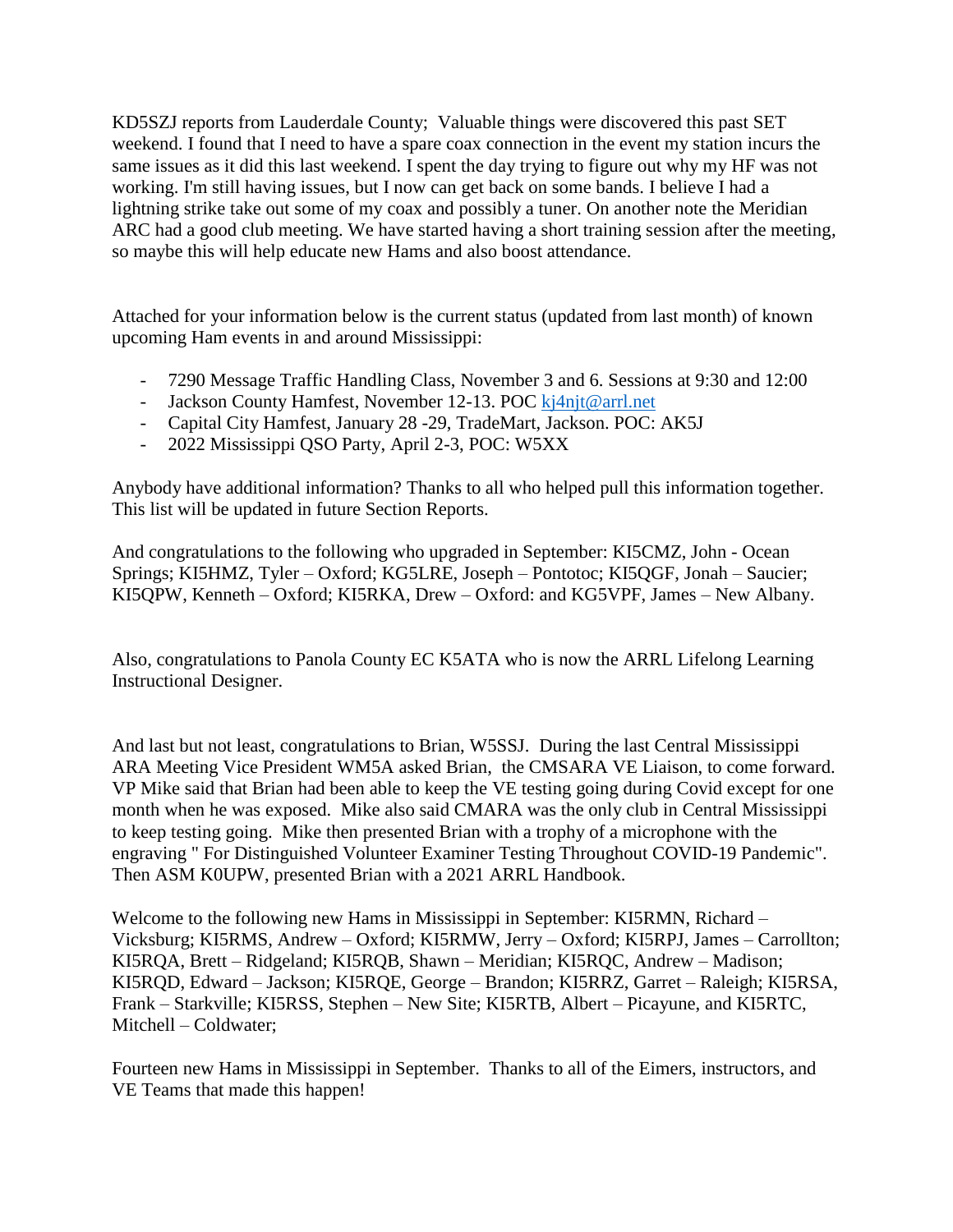Also welcome the following new ARRL Members in September: KI5BXJ, John – Ridgeland; KI5CIT, Jesse – Batesville; N5DHS, Joe – French Camp; WD5FDQ, Norman – Laurel; KD5IFA, Richard – Liberty; AE5JM, James – Biloxi; KF5NSL, Stanley – Saucier; N6PJW, Woody – Poplarville; N5POV, William – Pass Christian; KI5RNF, Jeffrey – Red Banks; W5RBF, Robert – Ashland; and KB5SMK, Paul – Brandon.

ARRL Membership is now 992 down 3 from last month. We had 15 new members in September and 10 Lapsed members. How come we dropped 3? What we don't see is the Silent Keys that have been deleted from the roles and members, who have moved out of state.

And last, but not least, welcome to KB0ZTX as ASM,

SEC/DEC Reports for September 2021: KC5IMN (SEC), KD4VVZ (SE MS), N5ZNT (SW MS), and KB0ZTX (NW MS).

EC Reports for September: K9EYZ (AEC)(Jackson), AE5FK (Walthall), KC3HLT (Lamar), KF5IAY (Carroll), KA5ICO (Chickasaw), AD7KJ (Franklin), KD5NDU (AEC)(Yalobusha), KB5SQZ (Hinds), KB5SZJ (Lauderdale), KG5TTU (Tate), KF5VVU (Scott), KD4VVZ (George), KF5WVJ (DeSoto), N5ZNT (Lincoln and Wilkerson), and KB0ZTX (Marshall).

ACC Report from W5VMS: Twelve clubs (and eight inactive clubs) need to update their club record before the end of November (and much thanks to the thirteen clubs that are up to date). Clubs with an up-to-date record will once again receive a copy of the an ARRL Handbook. Pay particular attention to your membership numbers. We will be sending a reminder, along with a copy of your current record. PLEASE DO NOT PUT THIS OFF! Instructions for updating your club record are available at

[http://www.arrl.org/files/file/Clubs/Club%20Update%20Online\\_20150806.pdf](http://www.arrl.org/files/file/Clubs/Club%20Update%20Online_20150806.pdf) Contact W5VMS if you need assistance.

Inactive Clubs (8) and last report date:

Scott County ARA 2020-06-12 Magnolia ARC 2020-02-16 St Stanislaus HS ARC 2019-05-02 SW Miss ARC 2019-03-22 ARC of Amite Co 2018-10-19 Tupelo ARC 2017-12-30 Pearl River Co ARA 2017-04-28 Lauderdale Repeater Grp 2012-03-26

Club Newsletter/Reports (Editor): the Meridian ARC Spark Gap (W5MAV)

Regret to report the passing of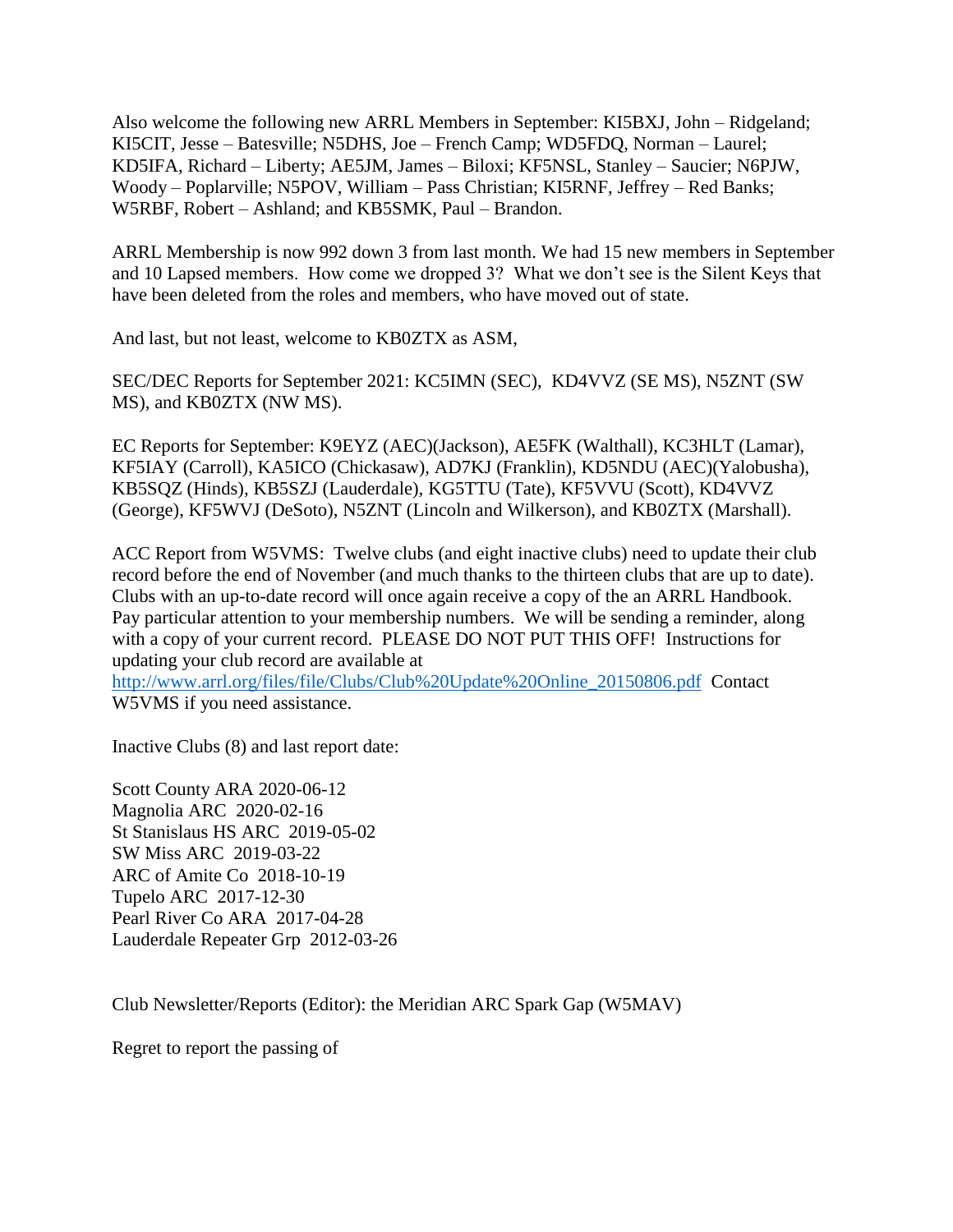KF5QIQ of Olive Branch. Larry was a volunteer for the ARRL, RACES /ARES, and an EMA Reservist in Desoto County as well as a Disaster Reservist for MEMA He spent his retired life working in a volunteer capacity for many organizations. EC KF5WVJ reports that Larry was an outgoing individual with his own sense of humor and will be greatly missed by all in our groups and the Desoto County EMA.

KD5JHE of Denmark. Jerry was a carpenter and a very active Ham but found his greatest joy in being with his Grandchildren.

N5NBG of Horn Lake. Clyde was a retired veteran and Fed Ex ground service mechanic. During retirement he had many hobbies including camping, hunting, fishing and Ham Radio.

HF Net Reports – sessions/QNI/QTC (Net Manager)

K5TAL 80M Net 5/58/0 (WV5Q)

Magnolia Section Net 30/1158/5 (KA5ICO)

MS Baptist Hams Net 2/7/0 (WF5F)

MSPN 30/2440/14 (W5JGW)

VHF Net Reports - sessions/QNI/QTC (Net Manager)

Capital Area Emergency Net 4/55/0 (K5XU)

Central Mississippi ARES Training Net 8/111/29 – joint net traffic count (KG5SQZ)

DeSoto County Training and Information 4/71/0 (KF5WVJ)

Delta Area Net ?/180/0 (KF5IAY)

George County ARES 5/45/0 (KD4VVZ)

Jackson County ARES 4/36/0 (K9EYZ)

JARC Emergency Net 4/33/0 (K5XU)

Lamar County ARES 3/17/0 (KC3HLT)